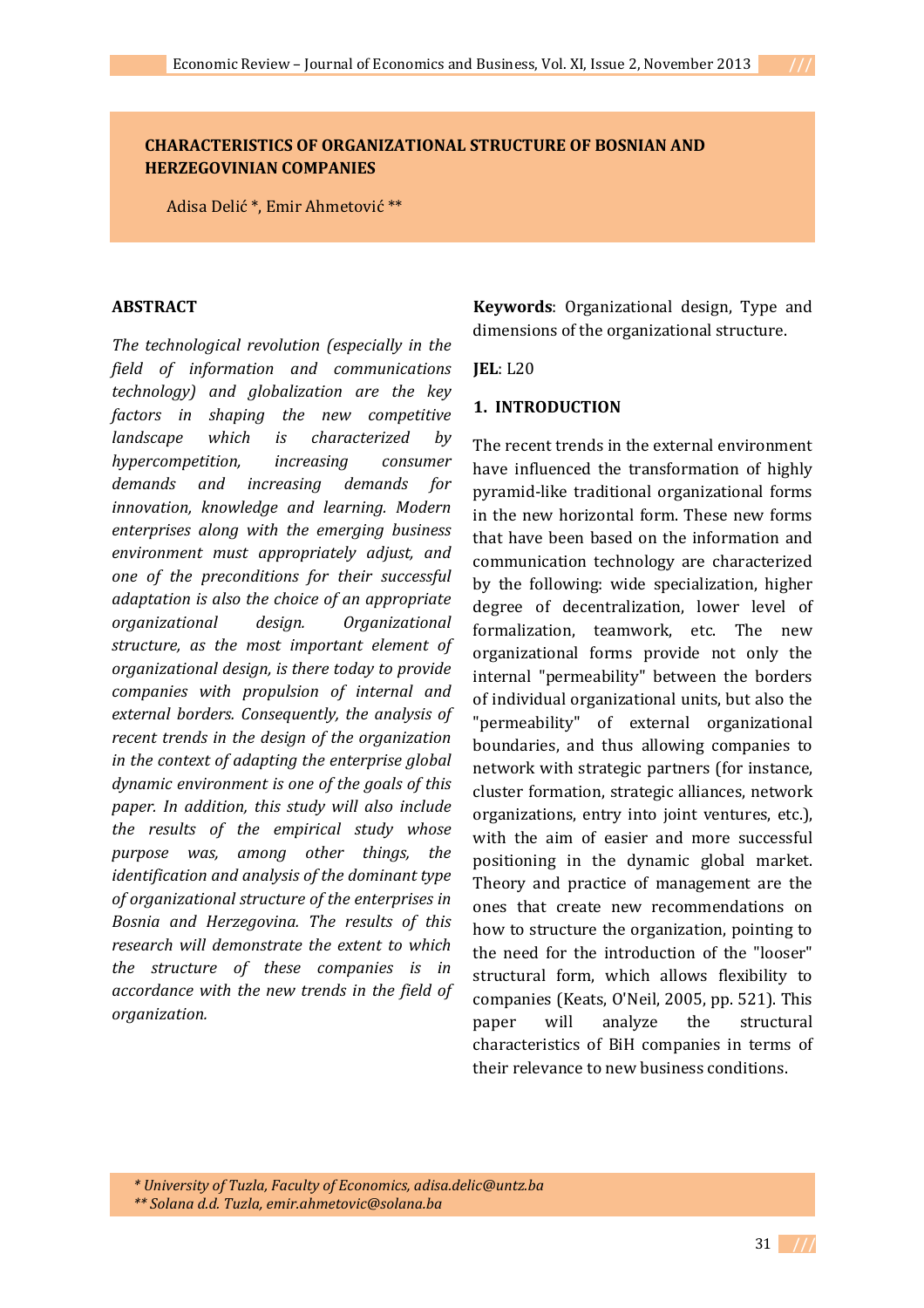## **2. OVERVIEW OF CONTEMPORARY RESEARCH ON ORGANIZATIONAL STRUCTURE**

### **2.1. Defining Organizational Structure**

The organizational structure is a system of interconnected elements, but also a system of connections and relationships within these elements. In its simplest meaning the "structure" stands for the composition, structure or complex. Different authors who focused on organizational structure in their research, offered different definitions for this organizational phenomenon. According to Chandler for example, organizational structure is a means for an integrated use of existing resources in the organization, while for Drucker it represents a unique system of all organizational units of the company. According to Katz and Kahn, "structure is to be found in an interrelated set of events which return to complete and renew a cycle of activities" (Katz, Kahn, 1978, pp. 21). Mintzberg defines the organization as a set of ways which divide labor in specific tasks, including mechanisms for achieving coordination between these tasks while Galbraith's definition is that organizational structure refers to the formal configuration of people and groups that are interconnected in terms of the division of tasks, responsibilities and authority within the organization. For Hodge, Anthony and Gales, "... structure refers to the sum total of the way in an organization which divides its labor into distinct tasks and then coordinates them". Considering the above mentioned definitions of the organizational structure, it can be determined that it is a dynamic element of organization that integrates all of its parts and resources. The organizational culture is a "skeleton" that all the other organizational components group around and lean on. A brief overview of the current and most relevant organizational theory in the study of organizational structure will be discussed in this paper.<sup>1</sup>

# **2.2. Classic Approach in Studying Organizational Structure**

Weber is the creator of the theory of bureaucracy. It evolved as a result of his criticism of the organization of the European society at the time, and the irrationality of the formal structures of the companies at the end of the 19th and the beginning of the 20th century that resulted from its founding of the prevailing standards of class consciousness, status and privileges nepotism of that time. According to the theorist, organizations should base their structure on precisely defined powers and professionalism and not on the familial affiliation or social power. It was recommended that organizations should be established on clearly defined principles. Therefore, Weber was the first who attempted to establish a rational basis for the organization and management. According to Weber, when constructing an organization one should be guided by the principle of specialization (which implies the division of work into knowledge and the competence and consistency between the authority and responsibility), the principle of hierarchy (which includes the application of the principle of scale, which is a clear relationship of superiority and inferiority), the principle of formalization (which implies completing the job by following defined rules and procedures in detail) and the principle of impersonality (which means that the owners should not be managers, nor should members of the organization be close with one another, which ensures that decision making is based on a rational and not emotional basis). Although the word "bureaucracy" today is usually related to sluggishness and inefficiency of the administrative apparatus (mostly government institutions), it is also related to the high degree of formalization in the organization that produces alienation, monotony, absenteeism and employee fluctuation. Weber's "ideal bureaucracy" has become a model for professional organizations of the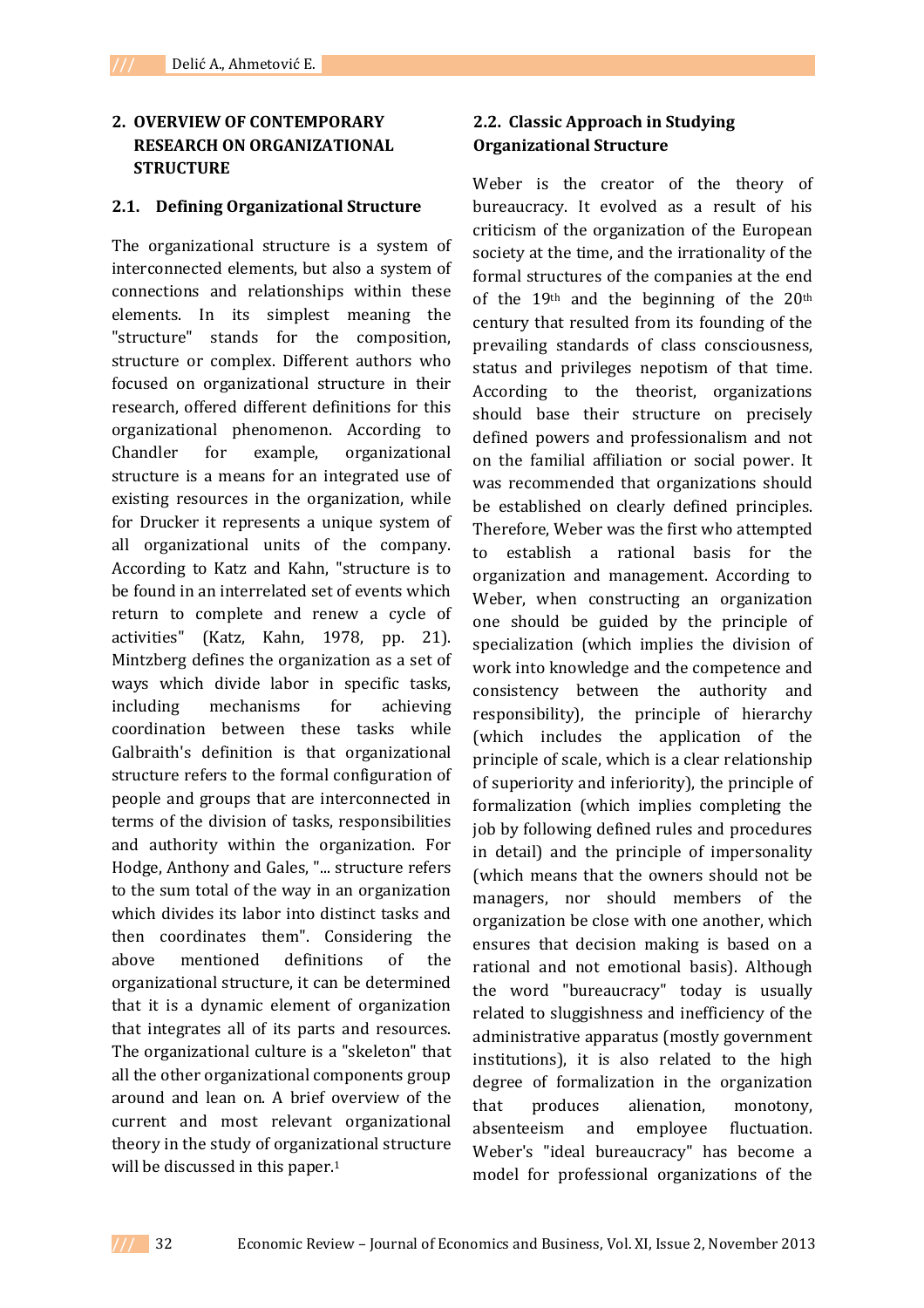20th century, such as for instance, government agencies and universities, as well as some multinational companies (McDonalds, Holiday Inn, etc.). At the beginning of the  $20<sup>th</sup>$  century, the organizational structure was based on the principles of scientific management, which was defined by Taylor and was later perfected by his followers Gant, Gilberth and others. The beginning of the 20th century was also marked by the development of the operating management which was defined by Fayol. According to the author, the organization should be established with respect to 14 principles. The central idea of both the scientific and operating management was that the planning and decision making should be concentrated on the "top" of the hierarchy, and that organizations should be centralized, with activities at lower levels carried out according to strictly defined rules and procedures with a high degree of formal control. Therefore, in the first half of the last century, organizational structures were built by rather simple and rigid rules, and this way meant that there is only one correct way to achieve organizational goals, or "only one best way" to structure an organization regardless of the context in which it operates (Keats, O'Neil, 2005, pp. 521). Only the representatives of the school of human relations, whose main representative is considered to be Mayo, spotted weaknesses in the functioning of a classically structured organization and it also was observed that in any company other than a formal act there is also an informal organization acting which definitely has a significant impact on the achievement of organizational goals. However, school of human relations essentially contains no criticism of the basic postulates of classical organizational theory, but only the upgrading of the principles on which it rested (such as, for example, that organizations are not only technical, but also social systems, and that people at work in addition to their basic needs also want to have the needs of "higher" level met, such as the need for connectivity, etc.).

# **2.3. Contingency Theory: Central Guidelines and Representatives**

The classical approach to organizational structure involved looking for the "one best structural solution," without any consideration of the environment in which the company operates. The contingent (situational) approach maintains that, when designing the organizational structure, a combination of factors that affect the company must be taken into account. For example, these factors are size, type of technology used, characteristics of the environment in which it operates, etc. This new approach to designing the organization began to develop after World War II, when international orientation of the company became stronger. This resulted in giving its place to larger, in a vertical and horizontal sense, more complex organizations. Identifying differences in effectiveness and efficiency accomplished in the company that operated in the same markets was the main spark that motivated authors to focus the attention of the mid-twentieth century on a more in-depth study of various organizational characteristics (Keats, O'Neil, 2005, pp. 520 - 542). The situational approach is mostly linked to the empirical research of the following authors: Burns and Stalker (1961), Woodward (1965), Lawrence and Lorsch (1967), Khandwalla (1971, 1974), Thompson, etc. The organizational component that particularly drew the attention of scholars was the organizational structure.

Burns and Stalker, based on empirical research conducted in 20 industrial companies in the UK, carried out the classification of organizational structures with regards to their characteristics that are closely related to the characteristics of the environment. The degree of centralization/decentralization and the degree of formalization were the key dimensions of organizational structures that were in the focus of their research. According to Burns and Stalker, organizations with a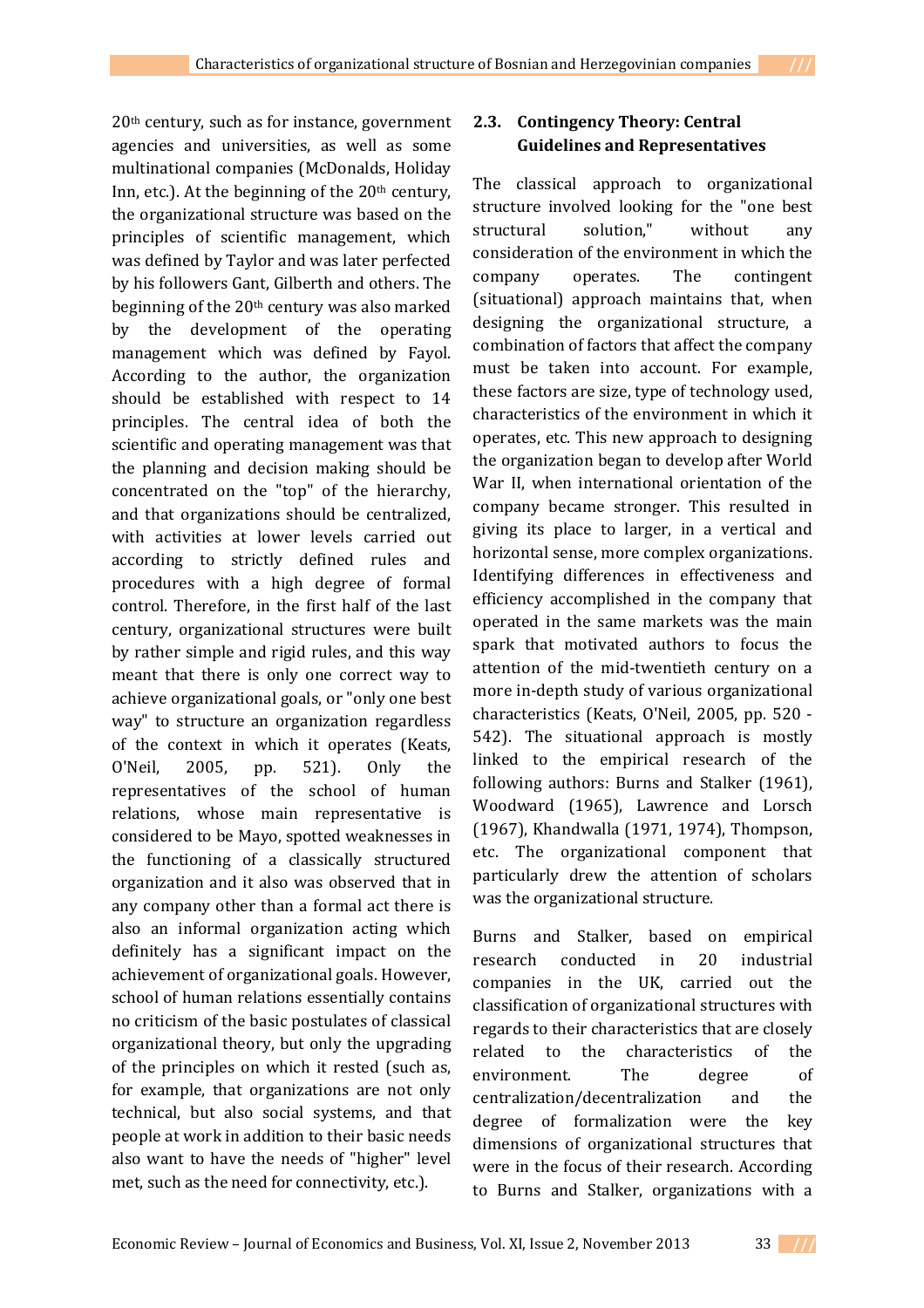high degree of centralization and formalization are called "mechanical" and those with a higher degree of decentralization and the lower level of formalization are called "organic". It is important to mention that this terminology, which was introduced in the organizational theory by Burns and Stalker, is still in use when referring to the organizational design in the context of the characteristics specific for the external environment (mechanical design is related to the stable and easy environment, whereas organic design is related to the complex and dynamic environment) (Keats, O'Neil, 2005, pp. 522).

By relying on the measurement of the structural properties (conducted in 100 companies in the UK) span of control, number of organizational levels and the ratio of direct and indirect work, Woodward (1965) claimed that the companies whose structure was more compatible (aligned) with the production technology that they use was far more effective. Therefore, he introduced the so called "technological imperative" in the organizational theory. According to Woodward, mechanical or bureaucratic organization is suitable for organizations that use technology that enables mass production (the use of the assembly line), whereas organic design is the optimal solution for companies that use dedicated, non-routine technology (Keats, O'Neil, 2005, pp. 522).

In addition, Lawrence and Lorsch (1967) noted that the external environment determines the choice of structural solutions and pointed to two critical structural dimensions: differentiation and integration. Differentiation reflected the reaction of the organization to the complexity of its environment, whereas integration reflected the extent to which the organization has pursued the coordination of individuals and organizational units (Lawrence, Lorsch, 1967). In 1970, Lorsch and Morse analyzed four departments within a large company,

with two divisions operating in relatively stable environment conditions, and the other two in extremely unstable environment conditions (Morse, Lorsch, 1970, pp. 62). The results of their study showed that the more their structure was adjusted to the characteristics of the environment, the more efficient departments would be. These authors concluded that "it is not about what the best structure is, but about when a particular organizational design provides the highest degree of efficiency" (Thompson, 1967 in Keats, O'Neil, 2005, pp. 523), which is in accordance with the basic guidelines of contingency theory.

The attention of the study for Thompson (1967) was the relationship between structure, technology and environment. He pointed out that a way of thinking and perceiving the external environment by managers affects their decisions on how to structure the organization. According to this author, "organizations that are faced with heterogeneous resources are trying to identify homogeneous segments and form structural units that will deal with each one of them" (Thompson, 1967, pp. 70). This essentially means that the diversification of the business leads to divided organizational structure. In this way, Thompson anticipated interest in the increased diversification of large companies, including some of the ideas from Chandler, related to the relationship of strategy and structure.

The contingency theory has shifted away from the classical approach, according to which there is no universally best form of organizational structure and it affirmed the approach that the structure should reflect the situation of an organization - for instance, its age, size, type of production system, the extent to which its environment is complex and dynamic.

However, Mintzberg takes the view that the approach to the organization structure according to the situational theory does not go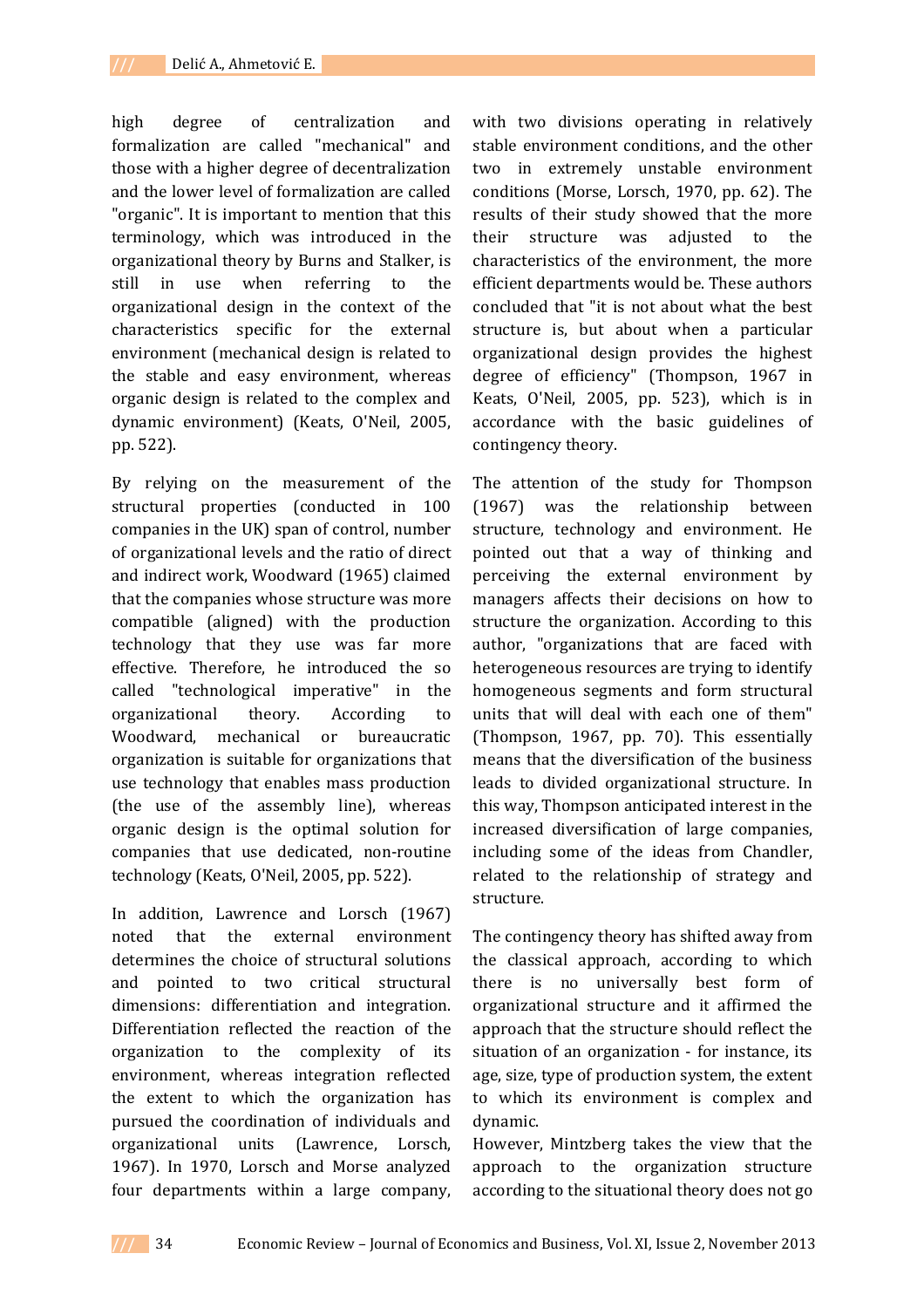far enough, and that the structure should be built based on the third approach, which he symbolically called the "configuration" approach. According to Mintzberg, span of control, types of formalization and decentralization, planning system and system of the main structure should not be chosen independently, not "the way the customer chooses vegetables at the market" (Mintzberg, 1989, pp. 103). Instead, Mintzberg believes that these and other elements of the organizational structure should be logically shaped in order to achieve their maximum compliance. By analyzing the characteristics of different organizational forms, Mintzberg came to the conclusion that there is an apparent convergence around several configurations that are identifiable by its structural conformation in the situations where they can be found, even in the historical periods in which they first appeared. During the discussion on the basic types of organizations, Mintzberg introduced six basic elements of the organization, six basic coordination mechanisms, as well as six basic types of decentralization, on whose foundations six types of configurations (entrepreneurial, mechanical, professional, divisional, innovative, missionary) are based, along with the seventh type of configuration (political) that occurs in conditions in which not a single factor, nor any organizational part has a decisive influence (Kurtic, 2005, pp. 248).

# **2.4. Contemporary Approach to Studying Organizational Structure**

Organizational forms, principles and rules that were inherent in the industrial age are now inadequate for the information age that requires new forms of organizational design. The key characteristic of the new organizational forms is their flexibility, which provides companies with a higher degree of adaptability to the dynamic and turbulent environment. The ability to overcome the main difficulties arising from the traditionalist

forms of understanding the business life, according to the architects of the concept of reengineering business processes, Hammer and Champy (1990), lies in the need for different thinking that business should be based on the paradigm of business processes. In organizational terms, this means the transfer of functional departments (which had the primary place in the traditional organizational structure) to the process teams that have become the building blocks of a new organizational structure.

In this way the pyramid structured organizations assume a horizontal form, which enables a rapid response to customer needs and changes in the environment. This is in line with Naisbitt's megatrends, and according to the Drucker big companies in the future will have a smaller number of levels in the organization. Instead they will have a "shallow" organization and fewer managers, and in organizational terms, they are likely to resemble hospitals, colleges or Symphonic Orchestra (Drucker, 1993, pp. 87-120).

New organizational forms are best expressed by the concept of a virtual company that appoints an organization based on the information technology whose core consists of people and teams, flexible rules and procedures and horizontal structure that is made of processes and is solely based on the core competence that includes outsourcing the surplus. New organizational forms are not only more responsive to changing business conditions, but they are also used better and they manage the most important "resource" people and their intellectual potential. Therefore, it can be reasonably argued that the rule that organizations are people is more correct now than ever before and likewise the effectiveness of the organization is largely determined by the quality of the human factor. (Bahtijarevic-Siber, 1999, pp. 62-63).

However, in the context of recent trends in the organization we are not referring to the new

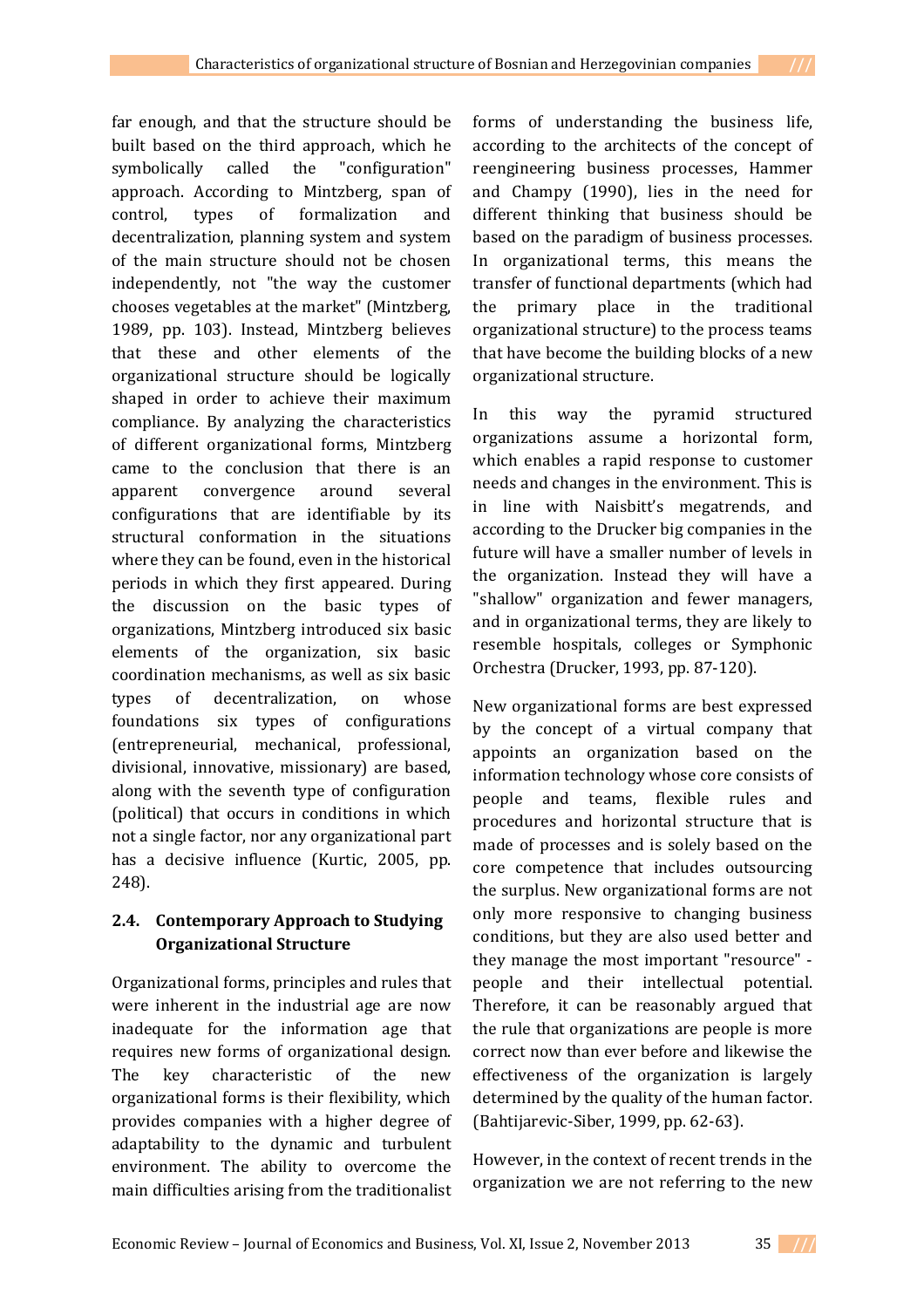organizational forms (T-form organization, virtual organization, team organization, networking organization, "twisted" organization, spider web organization, front/back organizations, amoeba organization, fractal organization, cluster organization, hierarchies, hypertext organization, etc.) (Galbraith, 1995, pp. 84- 125), but to a new type of organizational structures, since the traditional forms of organizational structures are in the essence of the new organization and the new building material (such as the teams) tend to "lean" on them, which increases their flexibility. According to Keats and O'Neill (2005, pp. 520- 542), one model of the organization will not fully compensate for another in the future. Some companies succeed by using the organizational structure forms that reflect the characteristics of the era of mass production (e.g. by using the assembly line and by relying largely on the control and standardization, etc.), while others achieve success by implementing organizational forms that are consistent with the requirements of the Information Age (e.g. reliance on teamwork and everything that is "virtual").

## **3. DIMENSIONS OF ORGANIZATIONAL STRUCTURE**

Dimensions of organizational structure may be structural and contextual (Daft, 1995, pp. 15-17). Contextual dimensions describe the whole organization. The most important contextual dimensions of the organizational structure are the environment in which the company operates, age and size of the company, system of power in the organization, goals and strategies of the company, characteristics of the technology used and the specific organizational culture. Structural dimensions describe the internal characteristics of the organization. The most important parameters of the structural organization are the following: specialization, formalization, complexity, standardization, hierarchy and the degree of centralization/ decentralization (Mintzberg, Quinn, 1991, pp. 333-344).

**Specialization** indicates the level in which the organization tasks are divided into smaller specific tasks. Specialization is directly dependent on the degree of division of work, in such a way that a high level of division of work means narrow specialization, and vice versa, the low level of division of work implies broad specialization. Horizontal specialization refers to the breadth of work and shows the number of operations performed by an individual in the organization, whereas vertical specialization refers to the depth of work and shows the extent to which an individual has control over the work performed (Petkovic, Janicijevic, Bogicevic-Milikic, 2009, p 58). Unskilled jobs are usually very specialized in terms of both dimensions, whereas skilled or professional jobs are usually specialized horizontally, but not vertically (Mintzberg, 1979). A high degree of vertical specialization may produce monotony and alienation at work. Therefore it has a negative impact on the psycho-physical health of the employees. In order to avoid that, job rotation, broadening the scope of work and enrichment of work to make the job challenging for an individual, are often applied.

**Formalizing behavior** concerns the standardization of work processes by imposing precisely and rigidly defined rules and procedures. The higher the degree of formalization, the more rigid organizational structure becomes and that is how the foundations are laid for informal groups to have more active influence. The degree of formalization in an organization can be measured by the number of written documents that describe the behavior and activities of the organization. So, on the one hand, there will be a large number of written documents for large organizations, with strictly formalized way of handling business. On the other hand, small and young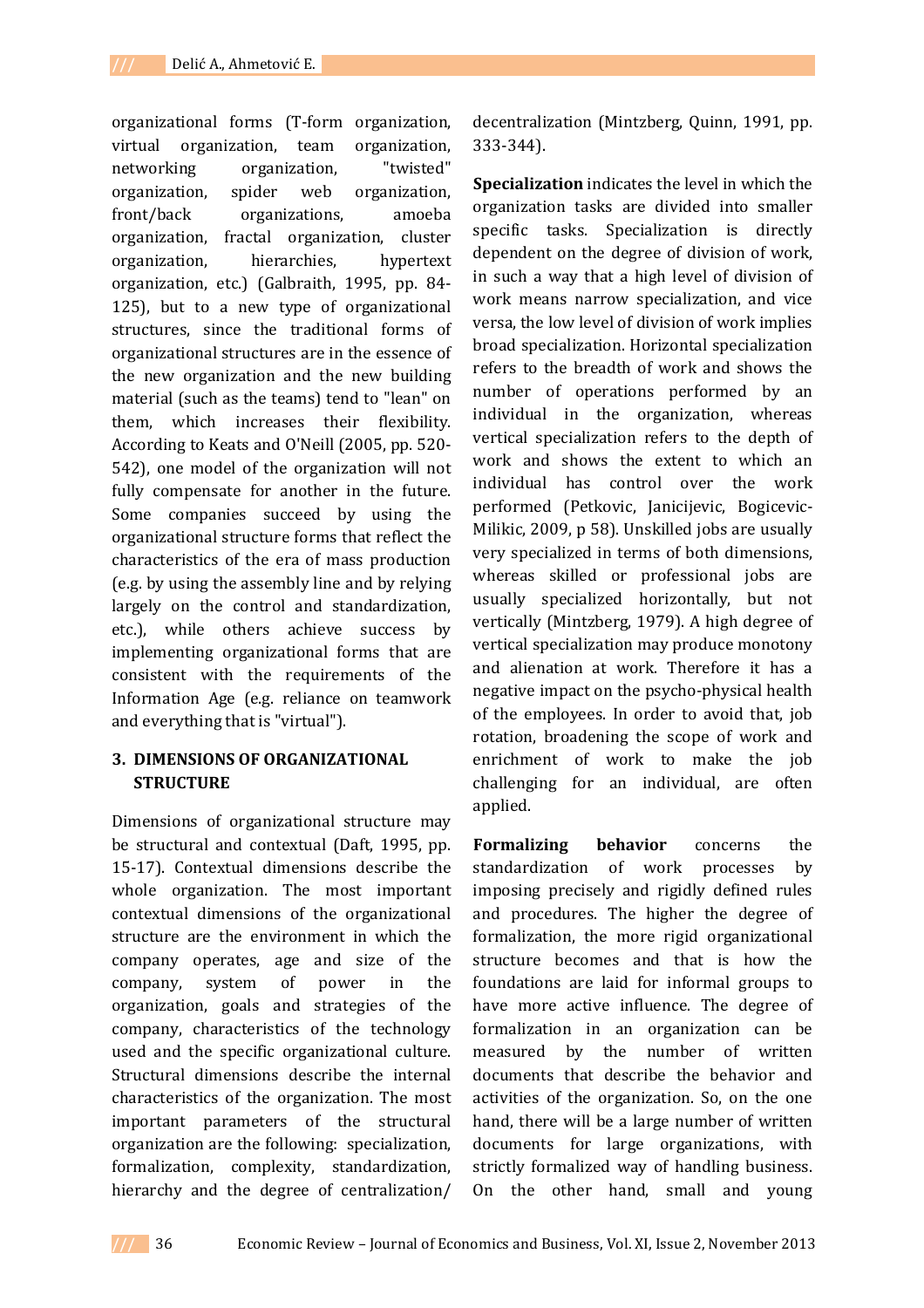organizations usually have a small number of written documents or have not got any at all (Sehic, Rahimic, 2006, pp. 139).

**Complexity** is the number of activities or subsystems within the organization. It can be measured with the help of three dimensions: vertical, horizontal and spatial. Horizontal differentiation determines the extent to which the objectives of the company are divided into homogenous groups. In doing so, the basis for this group could be the following: business function, stages of production, types of services, etc. (Kurtic, 2005, pp. 166). Vertical differentiation refers to the depth of the organizational hierarchy which is the number of levels in the hierarchy, and vertical differentiation stands in relation to each other with horizontal differentiation. Spatial differentiation involves location and dislocation, and these include distance (spatial distance, both within a country and between countries) and numbers (located and dislocated parts of an organization).

**Hierarchy** of authority indicates the relationship of subordination and superiority in the organization. The hierarchy reflects the range of management, or the number of subordinates with whom one manager can effectively manage.

**Decentralization** is tendency in the diffusion of power in decision-making within the organizational hierarchy. When all the power is concentrated at the top of the organizational hierarchy, then its structure is centralized. When the power is largely dispersed at lower levels, then we refer to a relatively decentralized organization. Although negative connotations are very often associated with a high degree of centralization, it should be emphasized that it is desirable in certain situations, when a higher level of control is desired such as, for instance, in the case of company crisis or when the success of business activities (usually in the area of service delivery) is dependent on the changing of the rules and standards as well as a higher level of control.

## **4. EMPIRICAL STUDY RESULTS**

The basic set of the conducted empirical study titled ''Strategic and Organizational characteristics of Bosnian and Herzegovinian enterprises'' is comprised of a 100 Bosnian and Herzegovinian companies from various sectors (in the domain of production of consumer goods, services, trade, mining, construction, road and rail transport, heating and electricity systems), which are geographically dispersed throughout Bosnia and Herzegovina. The main instrument used for collecting data for research purposes was a survey questionnaire. The questionnaire was designed in accordance with the content elements of the underlying research and consisted of seven parts: 1) general information about the company, 2) the strategy of the company, 3) organizational structure of the company, 4) organizational dynamics, 5) environment, 6) social responsibility and 7) organizational culture. A total of 86 questionnaires (out of 100) were completed and returned, which is satisfactory in terms of representativeness of the survey sample. Only a part of the results of the study will be presented in this paper, namely the results related to the characteristics of the organizational structure of BiH enterprises. This paper will present the empirical data collected from the completed questionnaires on the organizational structure, which consisted of eight general questions (in a tabular form) with the statements that the respondents identified themselves (with the use of the Likert's scale). The first question in this part of the survey questionnaire was related to the identification of the volume of product range of the company (as it is important for assessing the business report of organizational solutions of the company), and the second question was related to the identification of the dominant type of organizational structure of the company.

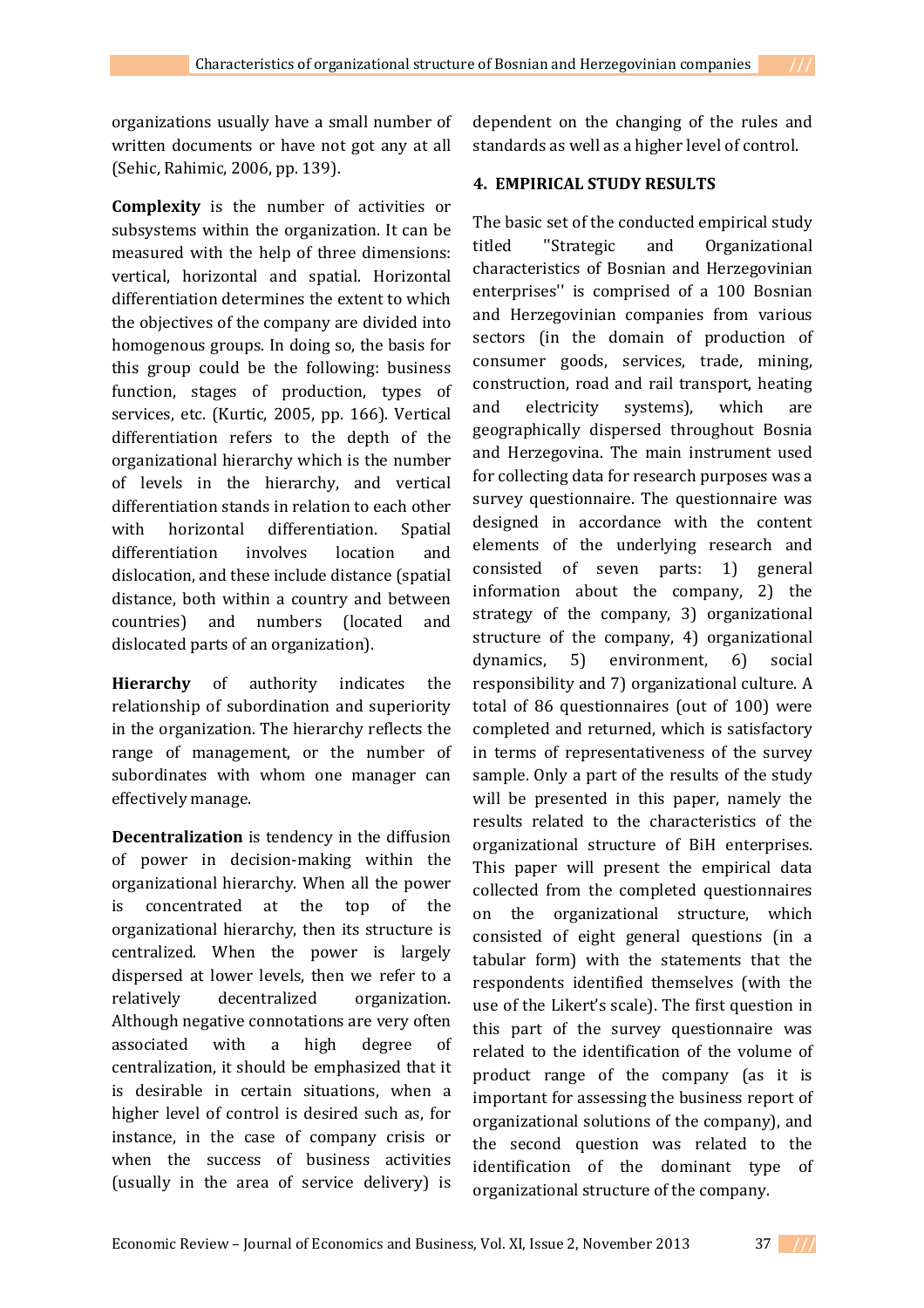We tried to determine the degree of centralization in BiH companies through the responses to the third question, which consisted of six statements that respondents identified. Through the responses to the fourth question (which included 9 statements) we sought to determine the degree of formalization of these companies, and the responses to the fifth question (which contained 10 statements) identified the dominant approach to designing work. The sixth question (with a total of 14 statements) was referring to the attitude of BiH employees towards team work, while the seventh question (with a total of 6 statements) was related to the identification of the core coordination mechanisms. The eighth question (with a total of seven statements) was focused on determining the basic mechanisms of integration in BiH companies. With an insight into the structure of the collected empirical data, it was found that 36 companies, according to the criterion of the number of employees, belong to the category of medium-sized and large companies, while the remaining 50 companies that were included in the survey belong to the category of small and micro enterprises. Considering that organizational structure is not sufficiently developed in small and micro enterprises, a more detailed analysis of the structural characteristics was carried out in 36 medium and large enterprises (see Table 4.1.). Some of the results of this empirical study will be presented and interpreted below.

Table 4.1. The number of employees in the enterprises enclosed in the empirical research

| Companies in the | The number of |
|------------------|---------------|
| sample           | employees     |
| Company 1        | 113           |
| Company 2        | 65            |
| Company 3        | 3531          |
| Company 4        | 825           |
| Company 5        | 297           |
| Company 6        | 827           |
| Company 7        | 220           |
| Company 8        | 61            |
| Company 9        | 58            |

| Company 10 | 290  |  |  |
|------------|------|--|--|
| Company 11 | 117  |  |  |
| Company 12 | 980  |  |  |
| Company 13 | 186  |  |  |
| Company 14 | 526  |  |  |
| Company 15 | 63   |  |  |
| Company 16 | 420  |  |  |
| Company 17 | 424  |  |  |
| Company 18 | 80   |  |  |
| Company 19 | 94   |  |  |
| Company 20 | 61   |  |  |
| Company 21 | 860  |  |  |
| Company 22 | 340  |  |  |
| Company 23 | 244  |  |  |
| Company 24 | 2700 |  |  |
| Company 25 | 3683 |  |  |
| Company 26 | 428  |  |  |
| Company 27 | 58   |  |  |
| Company 28 | 180  |  |  |
| Company 29 | 717  |  |  |
| Company 30 | 88   |  |  |
| Company 31 | 111  |  |  |
| Company 32 | 120  |  |  |
| Company 33 | 210  |  |  |
| Company 34 | 63   |  |  |
| Company 35 | 90   |  |  |
| Company 36 | 802  |  |  |
|            |      |  |  |

*Source: The Empirical Study Results* 



Figure: 4.1. Product range of BiH enterprises *Source: The Empirical Study Results* 

Figure 4.1. graphically presents the results of the empirical study, suggesting that the dominant species of the organizational structure of these companies is functional or the so-called U-shape structure. From the viewpoint of providing the flexibility to operate in a dynamic and changing environment, the functional structure is not the best solution. On the one hand, it is quite a rigid structural form that brings the company realization of a higher level of efficiency. On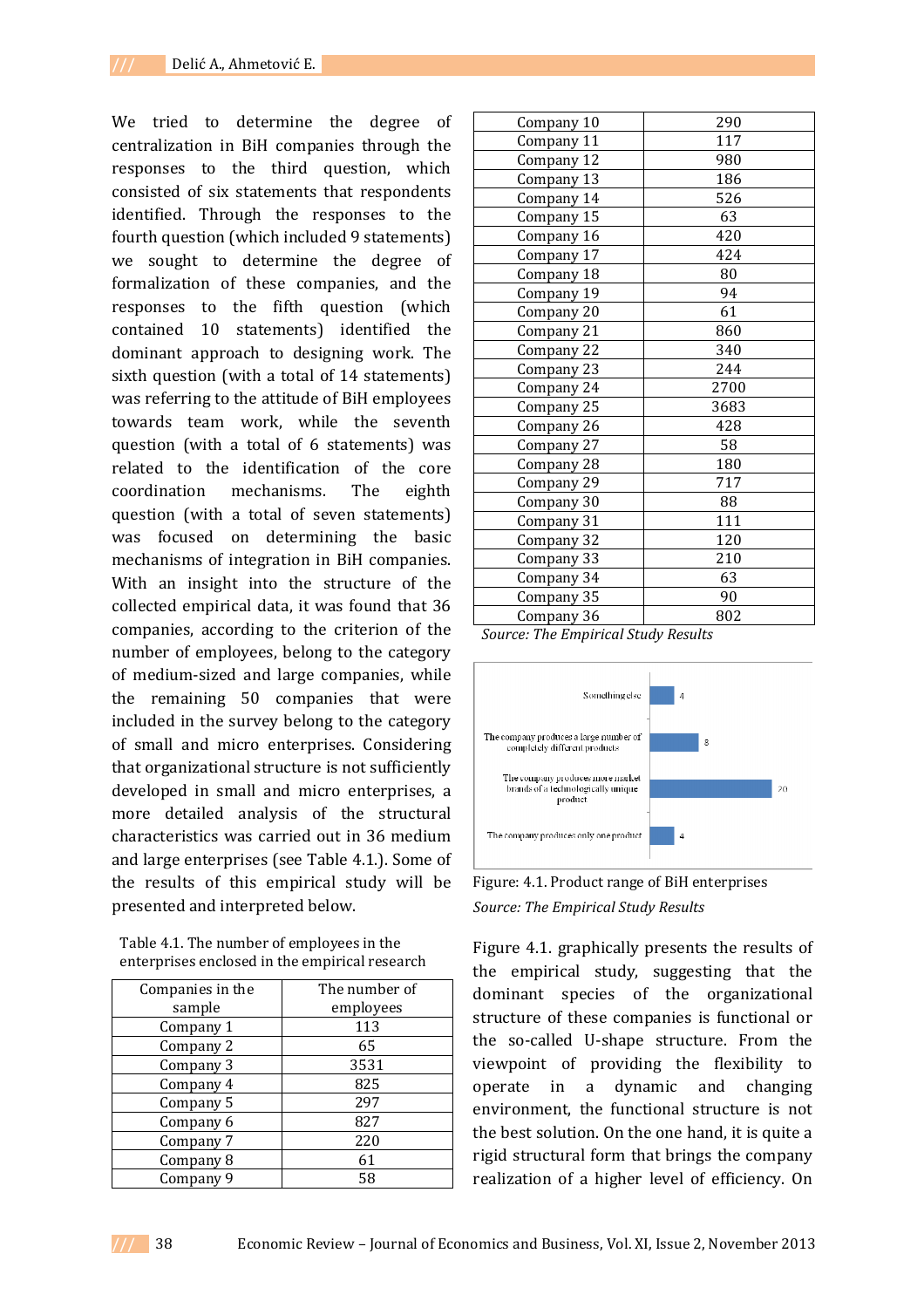the other hand, if we take into consideration the dominant product line of BiH enterprises, then the preference of the U-shaped structure can bind to directing these companies to focus on producing a limited number of products, and more market brands of a technologically unique product.

| The level of centralization/<br>decentralization in Your<br>company                                                             | Completely<br>agree | Agree | Somewhat<br>agree | Disagree | Totally<br>disagree | Arithmetic<br>mean |
|---------------------------------------------------------------------------------------------------------------------------------|---------------------|-------|-------------------|----------|---------------------|--------------------|
| The decisions in your<br>company are made by the<br>top-management without<br>including or consulting the<br>subordinates       | 8                   | 10    | 11                | 6        | 1                   | 3.50               |
| Managers make all the<br>decisions and their<br>subordinates follow them                                                        | 7                   | 14    | $\mathbf{q}$      | 3        | 3                   | 3.53               |
| The subordinates are not<br>included in the process of<br>setting up organizational<br>goals                                    | $\mathbf{1}$        | 13    | 8                 | 12       | $\overline{2}$      | 2.97               |
| The tasks are mainly<br>distributed in a written<br>form                                                                        | $\overline{4}$      | 11    | 10                | 9        | 2                   | 3.17               |
| The communication is<br>largely by top-down system<br>(in the sense of<br>organizational hierarchy)                             | 11                  | 11    | 10                | 3        | 1                   | 3.78               |
| Suggestions from the<br>employees at lower levels<br>are rarely taken into<br>consideration when solving<br>a specific problem. | 1                   | 7     | 7                 | 15       | 6                   | 2.50               |

Table 4.2. The level of centralization/decentralization in BiH companies

*Source: The Empirical Study Results* 



Figure: 4.2. Types of organizational structures of BiH businesses

*Source: The Empirical Study Results* 

The results of the research in the field of determining the degree of centralization in BiH companies suggest the following: Managers of BiH companies tend to make decisions individually, without involving or

consulting their subordinates in the process. The average score in this area is 3.5. However, based on the table, 22.22% of managers responded to this question with "strongly agree", 27.27% of them responded with "agree" and 30.55% answered that they only "somewhat agree", which indicates a higher degree of centralization. Without a doubt, there is a relatively high degree of centralization in BiH companies, which is revealed through a large number of cases.

The subordinates are the ones who only carry out the decisions that are made independently by managers themselves (the mean value in this field is 3.53), the communication takes place largely by top-down system (the mean value in this field is 3.78), and communication

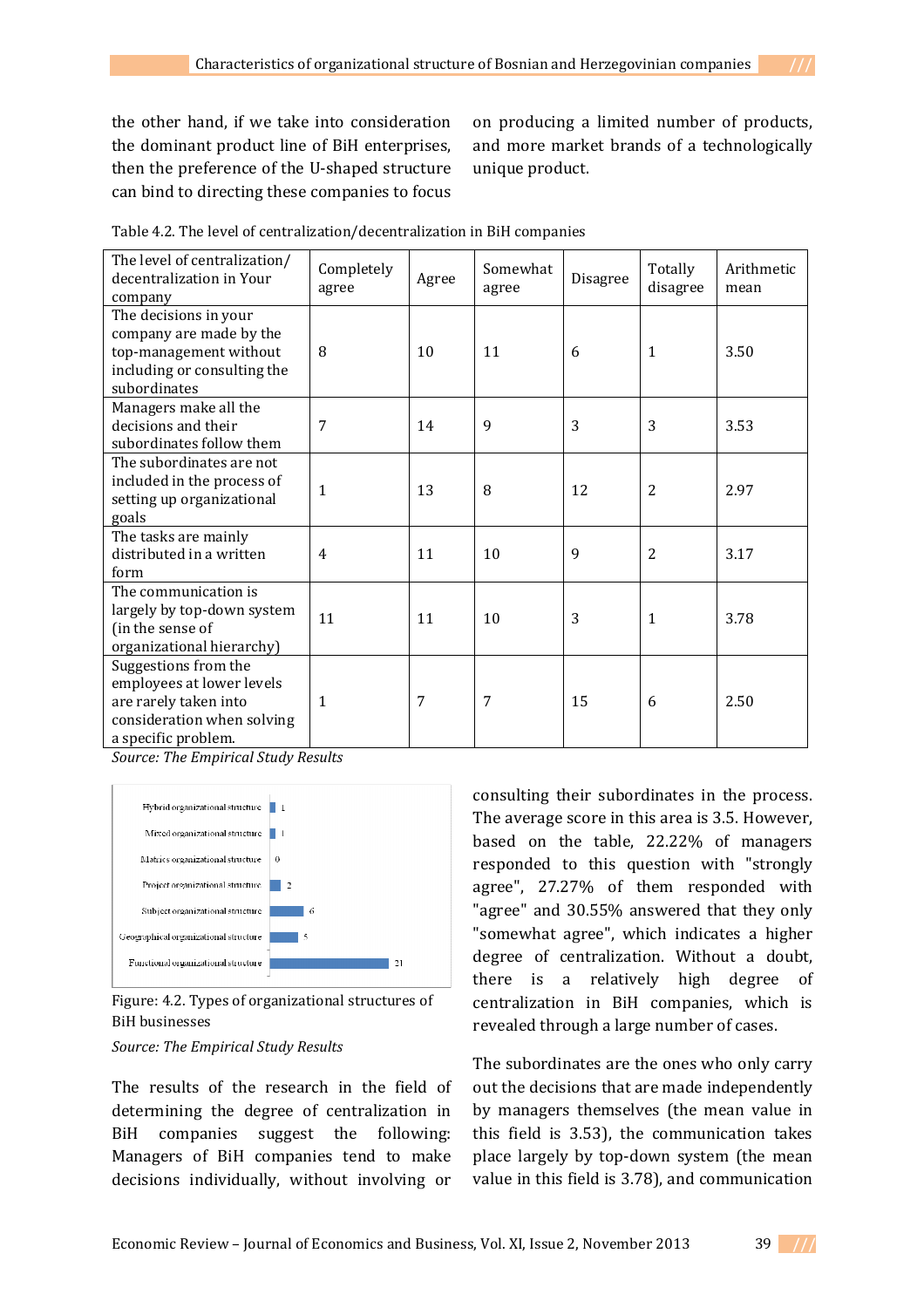is often done in writing (the mean value in this field is 3.17). The situation is somewhat better in the field of employee involvement in BiH companies in the process of setting goals and taking into account their suggestions for solving specific issues related to their work.

The results of the empirical study point to a relatively high degree of formalization in BiH companies. Specifically, in a significant number of companies (83%), it was observed that the formal inspection is based on the respect of rigid rules and precisely defined

| Formal control in BiH       | Completely     | Agree | Somewhat | Disagree       | Totally          | Arithmetic |
|-----------------------------|----------------|-------|----------|----------------|------------------|------------|
| companies is based on:      | agree          |       | agree    |                | disagree         | mean       |
| Compliance with rigid       |                |       |          |                |                  |            |
| rules and precisely defined | $\overline{7}$ | 11    | 12       | 5              | $\mathbf 1$      | 4.50       |
| procedures                  |                |       |          |                |                  |            |
| A large number of written   |                |       |          |                |                  |            |
| documents which regulate    | 5              | 11    | 14       | 6              | $\boldsymbol{0}$ | 4.58       |
| employees' behavior         |                |       |          |                |                  |            |
| Frequently submitted        |                |       |          |                |                  |            |
| written reports on the      | 8              | 14    | 9        | 5              | $\boldsymbol{0}$ | 4.44       |
| completed work              |                |       |          |                |                  |            |
| Supervision of all the      |                |       |          |                |                  |            |
| activities of their         | $\, 8$         | 18    | 8        | $\mathbf{1}$   | $\mathbf{1}$     | 4.53       |
| subordinates                |                |       |          |                |                  |            |
| Establishing cost           |                |       |          |                |                  |            |
| responsibility centers      |                |       |          |                |                  |            |
| (organizational units are   | $\overline{4}$ | 14    | 9        | $\overline{7}$ | $\overline{2}$   | 4.06       |
| responsible for the costs   |                |       |          |                |                  |            |
| associated with their       |                |       |          |                |                  |            |
| business)                   |                |       |          |                |                  |            |
| Establishing revenue        |                |       |          |                |                  |            |
| responsibility centers      |                |       |          |                |                  |            |
| (organizational units are   | 5              | 11    | 10       | 8              | $\overline{2}$   | 4.08       |
| responsible for revenues    |                |       |          |                |                  |            |
| realized by them)           |                |       |          |                |                  |            |
| Establishing profit         |                |       |          |                |                  |            |
| responsibility centers      |                |       |          |                |                  |            |
| (organizational units are   | $\overline{2}$ | 10    | 13       | 10             | $\mathbf{1}$     | 4.14       |
| responsible for profit      |                |       |          |                |                  |            |
| realized by them)           |                |       |          |                |                  |            |
| Establishing investment     |                |       |          |                |                  |            |
| responsibility centers      |                |       |          |                |                  |            |
| (organizational units are   |                |       |          |                |                  |            |
| responsible for profit and  | 4              | 9     | 12       | 10             | $\mathbf{1}$     | 4.14       |
| return on investment        |                |       |          |                |                  |            |
| associated with an          |                |       |          |                |                  |            |
| organizational unit)        |                |       |          |                |                  |            |
| The company where           |                |       |          |                |                  |            |
| continuous evaluation of    |                |       |          |                |                  |            |
| employees' performance is   |                |       |          |                |                  |            |
| carried out and the amount  | 5              | 12    | 10       | 7              | $\overline{c}$   | 4.14       |
| of salary and opportunity   |                |       |          |                |                  |            |
| for advancement is          |                |       |          |                |                  |            |
| dependent on them           |                |       |          |                |                  |            |

Table 4.3. Formal control in BiH companies

*Source: The Empirical Study Results*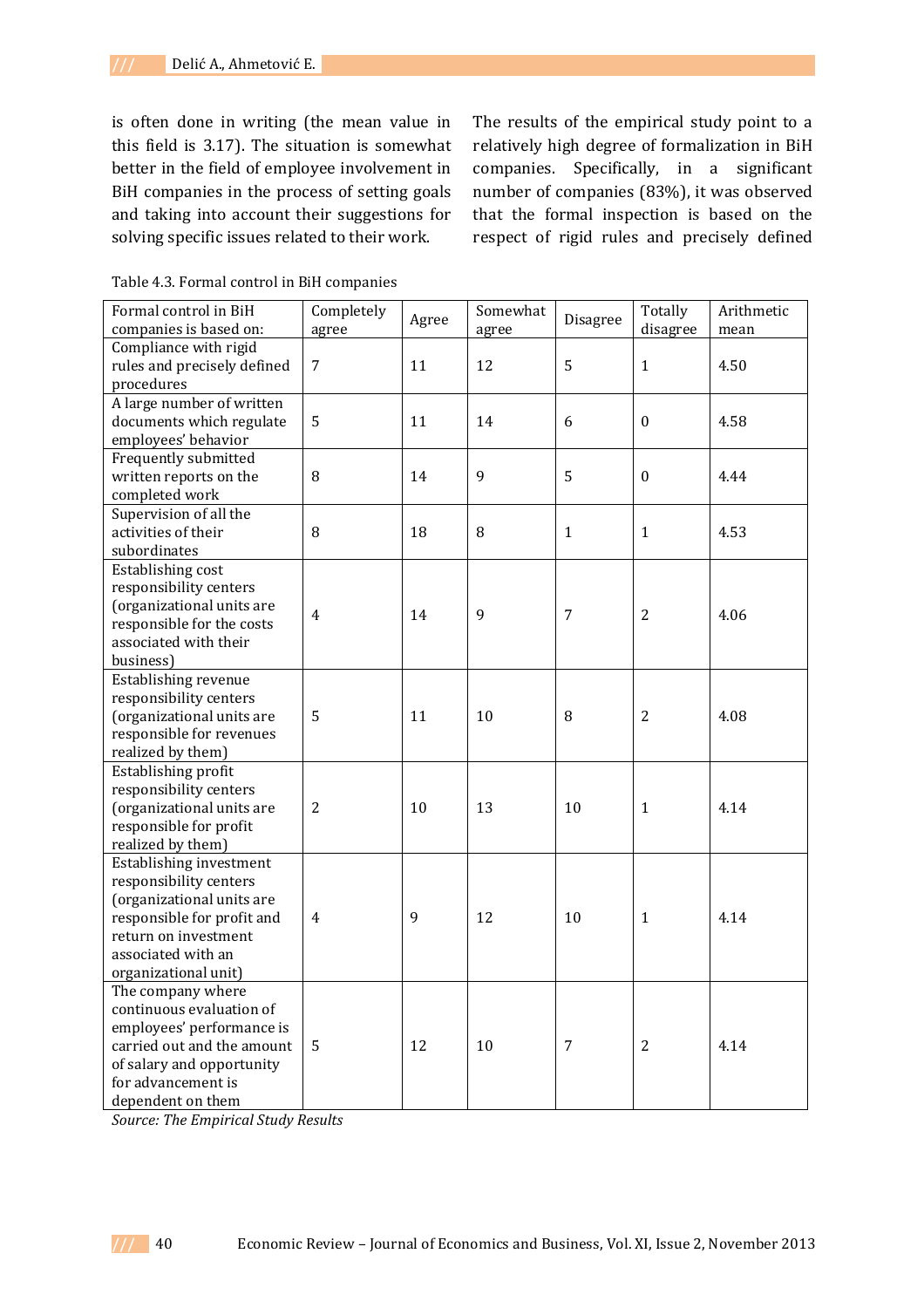procedures, which points to a conclusion that the organizational structure of the enterprise is rather stiff and rigid. The results in other fields are the following: the degree of use of the documents governing the behavior of employees (the average value in this field is

4.58), the frequency of submission of written reports of completed work (the mean value in this field is 4.44), and the degree of supervisors' control over all of the activities of subordinates (the mean value in this area is 4.53).

| Coordination of work in<br>Your company is realized<br>through:                                                                                                                                                                      | Completely<br>agree | Agree | Somewhat<br>agree | Disagree       | Totally<br>disagree | Arithmetic<br>mean |
|--------------------------------------------------------------------------------------------------------------------------------------------------------------------------------------------------------------------------------------|---------------------|-------|-------------------|----------------|---------------------|--------------------|
| a) informal communication<br>with superiors and<br>colleagues at work                                                                                                                                                                | 3                   | 10    | 12                | 9              | $\overline{2}$      | 4.08               |
| b) instruction by the<br>supervisor (boss, manager)                                                                                                                                                                                  | 6                   | 20    | 8                 | $\overline{2}$ | $\theta$            | 4.50               |
| c) precise job specifications<br>and precise definition of the<br>content of work and<br>procedures that must be<br>followed in the process                                                                                          | 10                  | 13    | 9                 | 4              | $\theta$            | 4.56               |
| d) precisely defined<br>standards of operating<br>results (volume/amount of<br>work and time to do the job<br>have been defined)                                                                                                     | 7                   | 12    | 11                | 5              | $\mathbf{1}$        | 4.44               |
| e) employees who are<br>trained and each one does<br>his/her job without much<br>guidance by others (bosses/<br>colleagues), without explicit<br>regulation of content of<br>work and procedures for its<br>performance              | 3                   | 15    | 13                | 5              | $\mathbf{0}$        | 4.53               |
| f) the unwritten norms of<br>behavior (dedication to the<br>job, good relations with<br>work colleagues and bosses)<br>are developed in the<br>organization which affects<br>proper performance of work<br>and good business results | 8                   | 16    | 10                | $\overline{c}$ | $\boldsymbol{0}$    | 4.67               |

| Table 4.4. Coordination of work in BiH companies |  |
|--------------------------------------------------|--|
|--------------------------------------------------|--|

*Source: The Empirical Study Results* 

The research results in the field of identifying the ways upon which the coordination of BiH companies is based on, indirectly indicate a high degree of standardization of work activities and the high degree of job specialization. However, the results indicate that coordination of work is largely based on the precisely defined job specifications (the mean value in this field is 4.56) and through

the defined standards of work (the mean value in this field is a 4.44), and that the job is done without excessive involvement of colleagues (the mean value in this field is a 4.53), suggesting the lack of teamwork and a high degree of specialization.

*\* Trakya University, Faculty of Economic and Administrative Sciences, Turkey \*\* Trakya University, Faculty of Economic and Administrative Sciences, Turkey, serol\_karalar@yahoo.com*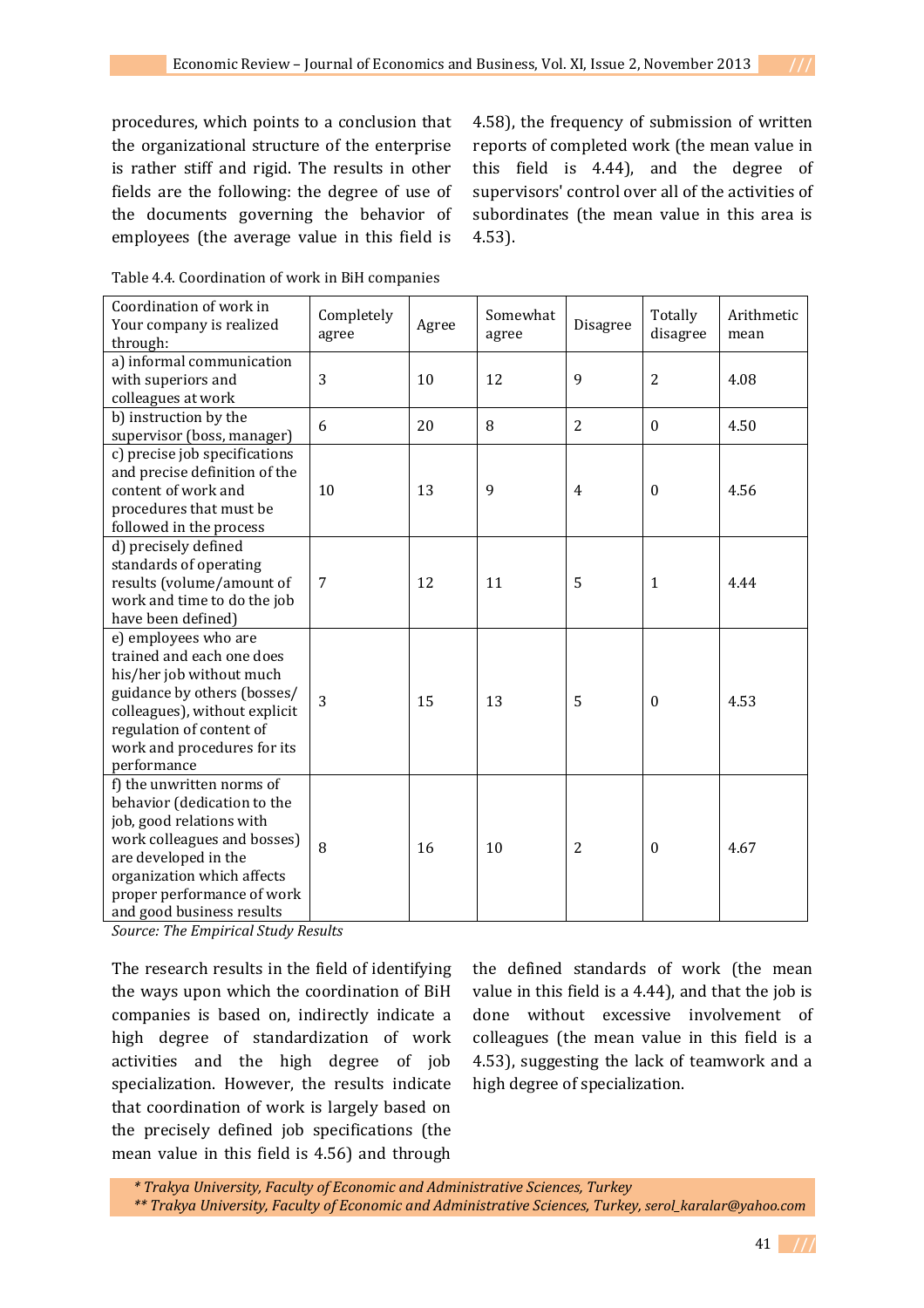#### **5. CONCLUSION**

Through the analysis of the relevant and recent literature in the domain of the organization, it is possible to draw the conclusion that the study of the structure of the 21st century is more likely to emphasize the polymorphism rather than isomorphism, including the development of new organizational forms and the incorporation of new structural elements into the already existing organizational forms. Namely, according to the modern theory's viewpoint there is not just one universally the best structural solution, and not all traditional forms of structure should be completely rejected. Instead, they should be made more flexible and suitable along with the introduction of new elements for new changeable business conditions. A large number of authors agree that by describing, documenting and assessing these changes, there is a major challenge for research in the field of management, organizational theory and strategic management, but also in practice. Considering that the organizational structure is a phenomenon that continues to change, it will be popular to analyze it on multiple levels in the time ahead. The results of the empirical research presented in this paper show that in large and medium-sized BiH companies that were included in the sample, functional organizational structure (U-shape structure) is the one that dominates. From the standpoint of size of companies in the sample and in terms of the external environment in which modern enterprises operate, one can conclude that the existing organizational arrangements in BiH enterprises are inadequate. Namely, functional organizational structure is an appropriate organizational solution for small and medium size enterprises which produce one or several homogeneous products. Growth and development of the company implies diversification of production and expansion of its products to new markets, as

well as guidance on different categories of customers, which requires organizational structure to be more developed than functional. In dynamic and unpredictable business conditions that we have today, the Uform structure does not provide sufficient flexibility to an organization. If we take into account other characteristics of an enterprise, which are included in the subject research, such as for instance belonging to the sectors of activity (trade, construction, services, etc.), then we can argue with higher certainty that the predominant form of organization in BiH enterprises is inappropriate (geographical organizational structure is more appropriate for trade and service companies whereas organizational structure is more appropriate for construction matrix companies).

#### **6. REFERENCES**

#### **Books:**

- 1. Bahtijarevic-Siber, F. (1999) *Management of Human Potential*. Golden marketing.
- 2. Burns, T. & Stalker, G.M. (1961) *The Management of Innovation*. London: Tavistock.
- 3. Daft, R.L. (1995) *Organization Theory & Design*. Fifth Edition, Weat Publishing Company.
- 4. Drucker, P. (1993*) Post-capitalist Society*. New York: HarperCollins.
- 5. Galbraith, J.R. (1995) *Designing Organizations, An Executive Briefing on Strategy, Structure and Process*. Jossey-Bass Publishers, San Francisco.
- 6. Greenberg, J. & Baron, R.A. (1995) *Behavior in Organization*. Prantice-Hall Inc.
- 7. Hodge B.J, Anthony W.P. & Gales L.M. (1996) *Organization Theory: a Strategic*